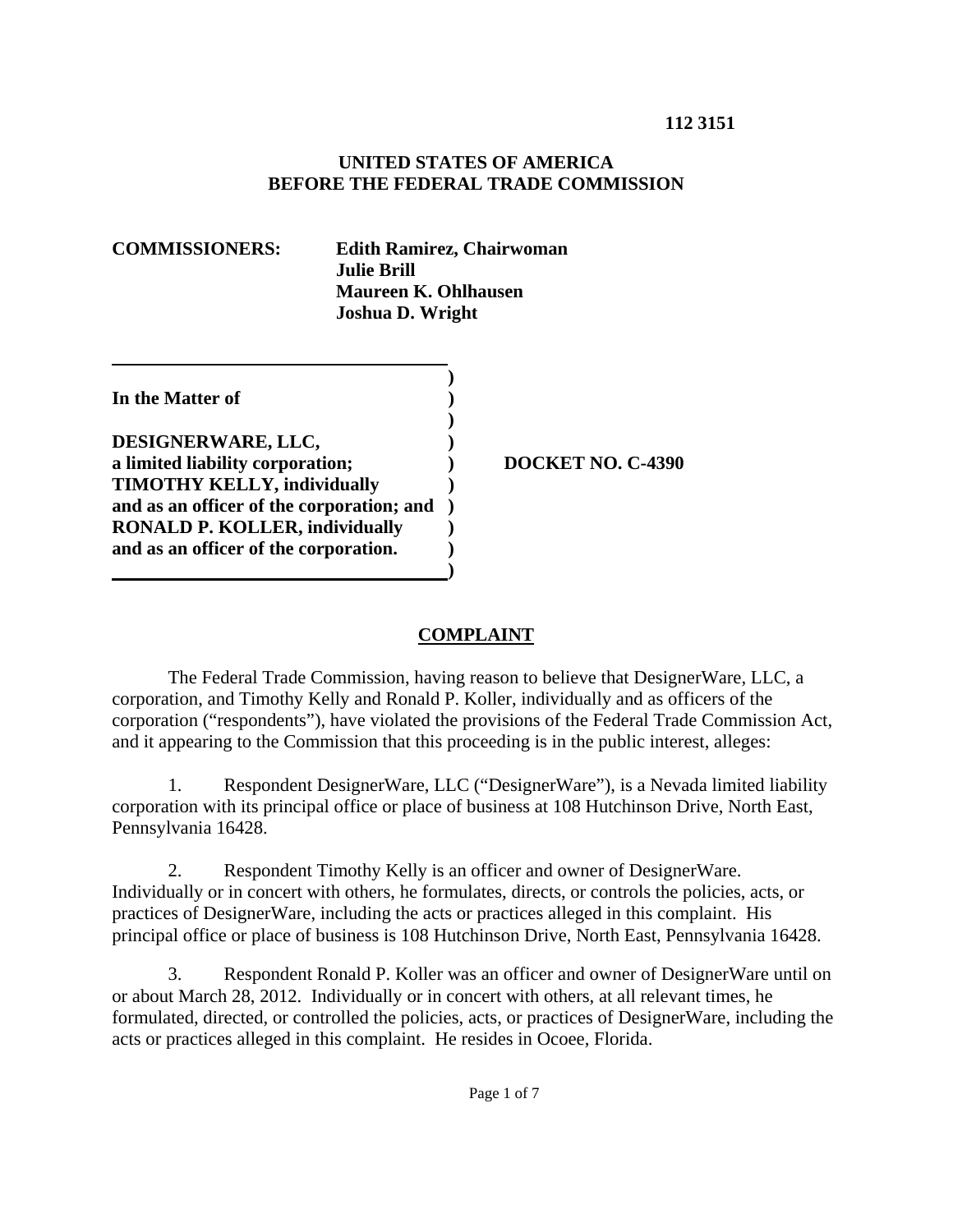4. The acts and practices of respondents as alleged in this complaint have been in or affecting commerce, as "commerce" is defined in Section 4 of the Federal Trade Commission Act.

# **RESPONDENTS' BUSINESS PRACTICES**

5. Respondents developed a software product called PC Rental Agent that they license to stores in the rent-to-own industry. Rent-to-own stores allow consumers to rent, with an option to purchase, goods such as furniture, household appliances, and consumer electronics including computers. Typically, the rental agreement will include an option for the consumer to purchase the rented item for a fixed sum after making a certain number of payments. PC Rental Agent, when installed on a rented computer, offers rent-to-own store licensees the ability to direct DesignerWare's servers to disable a computer remotely when a consumer is late making payments, has stopped communicating with the rent-to-own store, or has otherwise violated the rental contract. As of August 2011, approximately 1,617 rent-to-own stores in the United States, Canada, and Australia have licensed PC Rental Agent. PC Rental Agent has been installed on approximately 420,000 computers worldwide.

6. Through PC Rental Agent, DesignerWare offers rent-to-own store licensees additional functions and features, including the ability to direct DesignerWare's servers to track and report the physical location of a computer and to activate an add-on program called Detective Mode that enables licensees to monitor surreptitiously the activities of the computer's user, including by using the computer's webcam. Through Detective Mode, rent-to-own store licensees can also direct DesignerWare's servers to cause fake software registration windows to pop-up on rented computers and gather consumer's personal information.

7. Rent-to-own stores typically install PC Rental Agent on computers rented to consumers prior to the consumer taking possession of the computer. The presence of PC Rental Agent is not detectible to a computer's user and the computer's renter cannot uninstall it.

8. DesignerWare recommends, but does not require, contractually or otherwise, that its licensees disclose the presence of PC Rental Agent on a rented computer at the time the consumer signs the initial rental contract. DesignerWare takes no steps to determine whether its licensees follow its recommendation and disclose the presence of PC Rental Agent to computer renters. In numerous instances, rent-to-own stores do not disclose to consumers that they have installed and/or are using PC Rental Agent on rented computers. DesignerWare designed the Detective Mode program to operate without the computer user's knowledge, and advises rent-toown store licensees to install and activate Detective Mode without notice to the computer user.

9. To administer PC Rental Agent commands, rent-to-own store licensees must log on to DesignerWare's website and direct PC Rental Agent to take the desired action on a particular computer. DesignerWare receives reports from computers on which PC Rental Agent is installed every two hours while the computer is connected to the Internet. When a computer reports to DesignerWare, PC Rental Agent executes any commands it has received from a licensee, including, for example, a command to activate Detective Mode.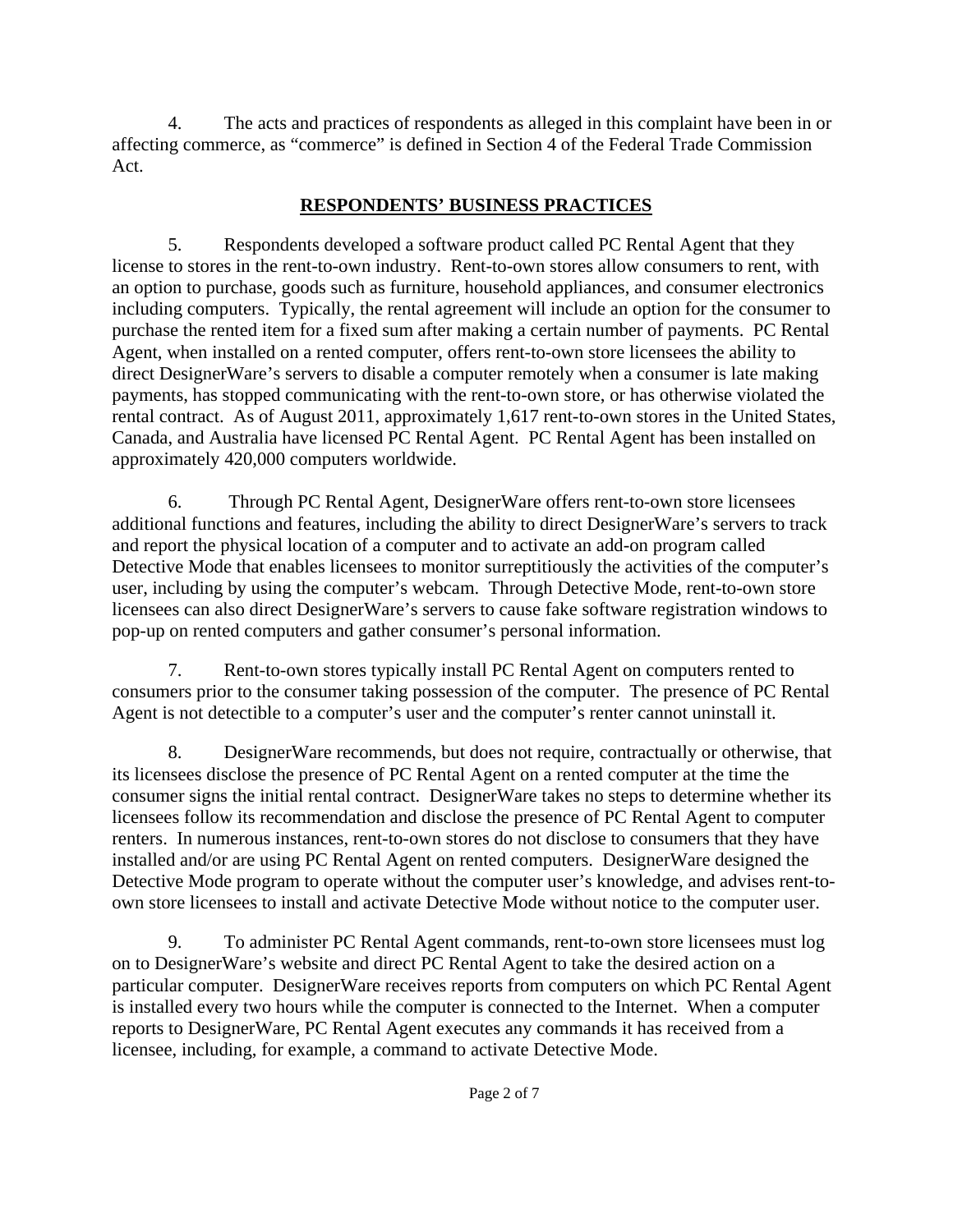## *Monitoring Computer Users via Detective Mode*

10. Since at least 2007, DesignerWare has made available to PC Rental Agent licensees an add-on program, Detective Mode. Through DesignerWare, rent-to-own stores can cause Detective Mode to be installed and activated on any computer with PC Rental Agent without telling the computer's renter. DesignerWare limits access to the Detective Mode function to one "Master Account Holder" designated by the licensee. DesignerWare does not charge licensees extra for the use of Detective Mode, nor does DesignerWare sell the program separately from PC Rental Agent.

11. Once installed and activated, Detective Mode can log the keystrokes of the computer user, take screen shots of the computer user's activities on the computer, and photograph anyone within view of the computer's webcam. Detective Mode secretly gathers this information and transmits it to DesignerWare, who then transmits it to the rent-to-own store from which the computer was rented, unbeknownst to the individual using the computer.

12. Respondent Tim Kelly described PC Rental Agent this way in an August 26, 2010 email:

> The way the Detective [Detective Mode] works is like many spyware/malware programs. The Agent [PC Rental Agent] runs outside the user session so it is not detectable by antivirus programs, etc. However when you turn on the Detective, the Agent takes an executable and inject[s] it into the user session and hooks the screen, keyboard, and mouse so it can 'Spy' on the user and gather information. A similar program could be launched to steal credit cards or someone's information.

13. DesignerWare recommends that its licensees install and activate Detective Mode only to locate and identify the person in possession of a lost or stolen computer. It asserts that a consumer who is late in making lease payments has "stolen" the computer. DesignerWare does not monitor its own collection of, or limit its licensees' access to, Detective Mode data to ensure that the information was obtained and used only for designated purposes. In numerous instances, rent-to-own store licensees have caused Detective Mode to be installed and activated on computers where consumers were late in making rental payments and where the licensees had no reason to believe the computers had been the subject of criminal theft.

14. Detective Mode gathers data about whoever is using the computer, whether it is the computer's renter or another individual. At one level of activation, Detective Mode will gather data and transmit it to DesignerWare every two minutes that the computer is connected to the Internet for a period of 60 minutes. DesignerWare then forwards the data to the licensee who activated "the Detective." If the rent-to-own store wants more information, it can cause Detective Mode to record data every two minutes until prompted to stop doing so. DesignerWare's servers collect this information and transmit it to the licensee for however long the licensee leaves "the Detective" turned on. In numerous instances, data gathered by Detective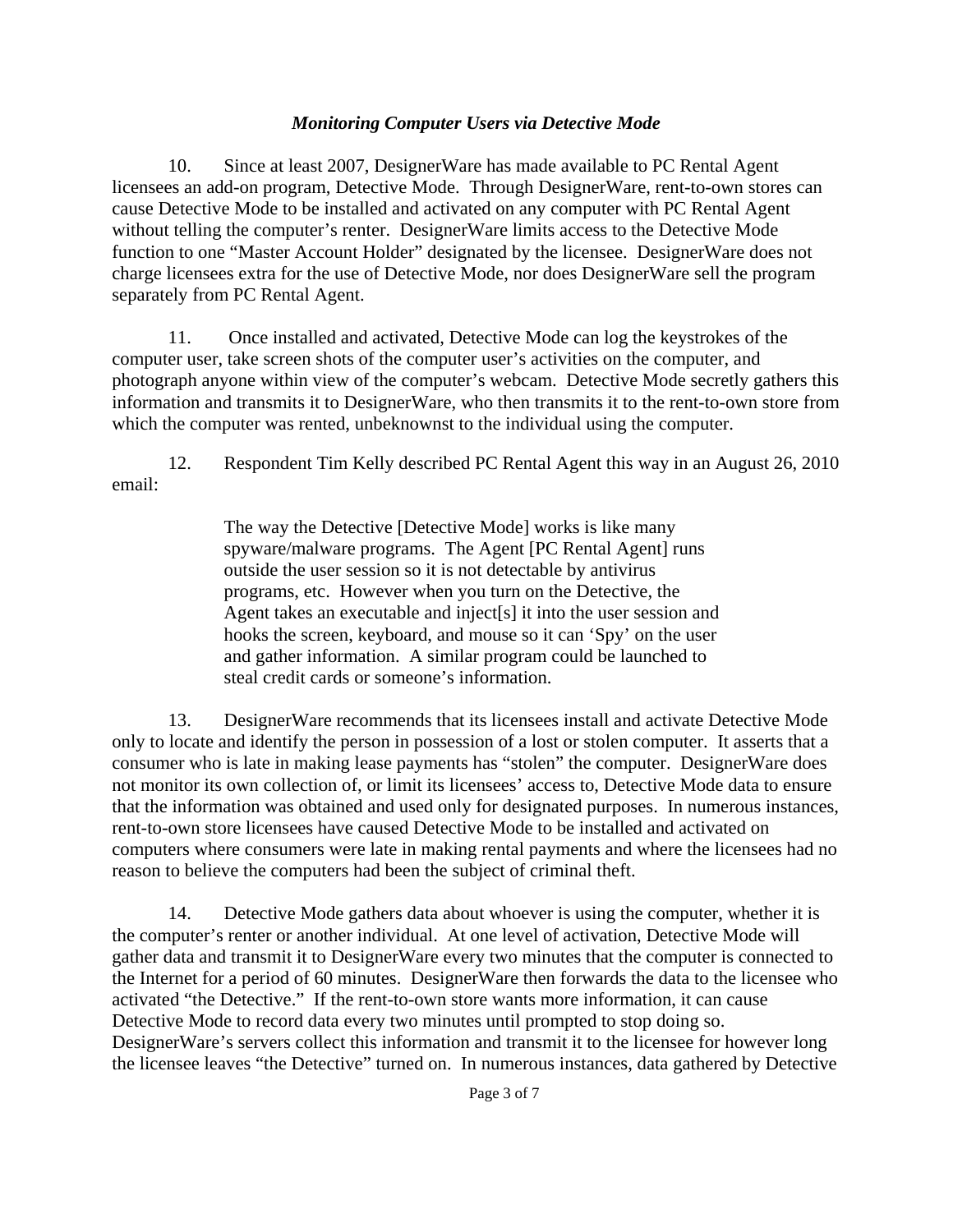Mode has revealed private, confidential, and personal details about the computer user. For example, keystroke logs have displayed usernames and passwords for access to email accounts, social media websites, and financial institutions. Screenshots have captured additional confidential and personal information, including medical records, private emails to doctors, employment applications containing Social Security numbers, bank and credit card statements, and discussions of defense strategies in a pending lawsuit. When activated, Detective Mode can also cause a computer's webcam to surreptitiously photograph not only the computer user, but also anyone else within view of the camera. In numerous instances, Detective Mode webcam activations have taken pictures of children, individuals not fully clothed, and couples engaged in sexual activities.

15. DesignerWare's servers send data captured by Detective Mode, unencrypted, directly to the email accounts designated by its licensees. DesignerWare's employees do not themselves view Detective Mode data, but without DesignerWare's licensing of PC Rental Agent and its making Detective Mode available to its licensees, as well as providing licensees with access to its web portal and providing servers to support both PC Rental Agent and Detective Mode, this collection and disclosure of private information would not be possible.

# *Geophysical Location Tracking*

16. Since at least September 2011, on every computer that has a wireless card installed, PC Rental Agent automatically logs the WiFi hotspots that the wireless card either sees or uses to connect to the Internet. When a computer connects to DesignerWare's servers, it reports the WiFi hotspot location information along with the computer's IP address.

17. DesignerWare cross-references the information logged by a rented computer to PC Rental Agent with a publicly available list of WiFi hotspots' physical locations and provides its licensees with street addresses for the particular WiFi hotspots viewed or accessed by the computer. The information derived from WiFi hotspot contacts can frequently pinpoint a computer's location to a single building, and, when aggregated, can track the movements and patterns of individual computer users over time. DesignerWare provides its licensees with this location information for the ten most recent reporting cycles. DesignerWare recommends that rent-to-own stores only use this data in connection with recovering stolen property, but it does not monitor, restrict, or otherwise limit its licensees' access to such location information.

18. DesignerWare applied its location tracking upgrade of PC Rental Agent to every computer on which PC Rental Agent was installed, without obtaining consent from, or providing notice to, the computers' renters. After the September 2011 upgrade, in numerous instances PC Rental Agent has been installed on rented computers without the computer renter's knowledge or consent. Thus, consumers using those computers on which PC Rental Agent is installed – who may or may not be the computers' renters, and who may or may not be current in their lease payments – do not know that their physical location can be identified from the WiFi hotspots that their computers encounter. Nor do they know that employees of the rent-to-own stores from which their computers are rented can monitor their physical locations and the patterns of their movements.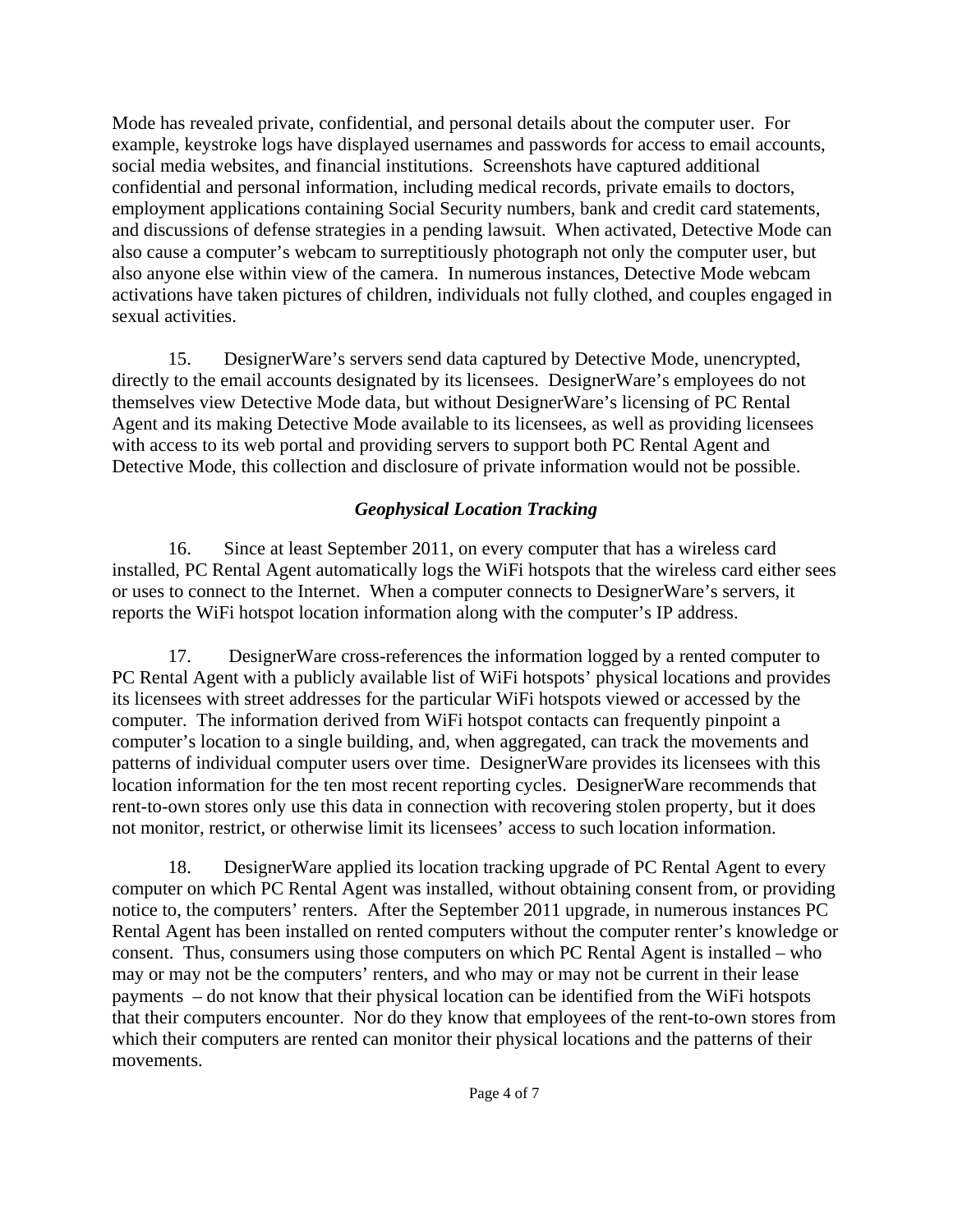#### *Substantial Injury*

19. DesignerWare's collection and disclosure to third parties of private and confidential information about consumers, including both those who rented the computer and those who are merely using it, causes or is likely to cause substantial harm to consumers. Because of DesignerWare's intrusions, consumers are at risk of harm from the exposure of personal, financial account access, and medical information to strangers. Consumers are harmed by DesignerWare's unwarranted invasion into their homes and lives and its capture of the private details of individual and family life, including, for example, images of visitors, children, family interactions, partially undressed individuals, and couples engaged in intimate activities. Sharing these images with third parties can cause consumers financial and physical injury and impair their peaceful enjoyment of their homes. Consumers cannot reasonably avoid these injuries because PC Rental Agent is invisible to them. The harm caused by respondents' unauthorized collection and disclosure of confidential consumer information is not outweighed by countervailing benefits to consumers or to competition; indeed in this context, where rent-to-own stores have alternate effective methods of collection, including, e.g., using PC Rental Agent to remotely disable the computer, there are no legitimate benefits to respondents or to the public.

#### *Detective Mode's Deceptive Prompt Windows*

20. In addition to its other features, Detective Mode offers licensees the option to cause a user's computer to display a fake software registration window. The fake registration window prompts the computer user to enter a name, address, email address, and phone number. The computer user cannot close the window until the requested information is entered. DesignerWare has created several different fake registration windows for its licensees' use, including ones for Microsoft Windows, Internet Explorer, Microsoft Office, and Yahoo! Messenger, and one to verify a security certificate. A screenshot of DesignerWare's fake Microsoft Windows screen appears below.

|                                                                                                                                                                                          | Current Product Key                                                                                                                                                                                                                                                                                  |               |                                                              |  |
|------------------------------------------------------------------------------------------------------------------------------------------------------------------------------------------|------------------------------------------------------------------------------------------------------------------------------------------------------------------------------------------------------------------------------------------------------------------------------------------------------|---------------|--------------------------------------------------------------|--|
|                                                                                                                                                                                          | MHFPT-8C8M2-V9488-FGM44-2C9T3<br>****** This copy of Windows is not activated ******<br>Your license information needs to be saved to activate Microsoft<br>Windows. Microsoft Windows will verify your address and postal<br>code against valid locations to ensure you are NOT a victim of Piracy. |               |                                                              |  |
| Windows<br>registration                                                                                                                                                                  |                                                                                                                                                                                                                                                                                                      |               |                                                              |  |
|                                                                                                                                                                                          | Verification Required:                                                                                                                                                                                                                                                                               |               |                                                              |  |
|                                                                                                                                                                                          | "First Name:                                                                                                                                                                                                                                                                                         |               |                                                              |  |
|                                                                                                                                                                                          | "Last Name:                                                                                                                                                                                                                                                                                          |               |                                                              |  |
|                                                                                                                                                                                          | "Street Address:                                                                                                                                                                                                                                                                                     |               |                                                              |  |
|                                                                                                                                                                                          | Apt#                                                                                                                                                                                                                                                                                                 | *Postal Code: |                                                              |  |
|                                                                                                                                                                                          | *Primary phone:                                                                                                                                                                                                                                                                                      |               |                                                              |  |
|                                                                                                                                                                                          | Alternate phone:                                                                                                                                                                                                                                                                                     |               |                                                              |  |
|                                                                                                                                                                                          | email address:                                                                                                                                                                                                                                                                                       |               |                                                              |  |
| Waming This computer program is protected by copyright<br>law and International treaties. Unauthorized reproduction<br>distribution of this program, or any portion of it, may result in |                                                                                                                                                                                                                                                                                                      |               | Under penalty of law, I verify this information is accurate. |  |
| severe civil and criminal penalties, and will be prosecuted to<br>the maximum extent possible under the law.                                                                             |                                                                                                                                                                                                                                                                                                      | Save          | Shutdown                                                     |  |

Page 5 of 7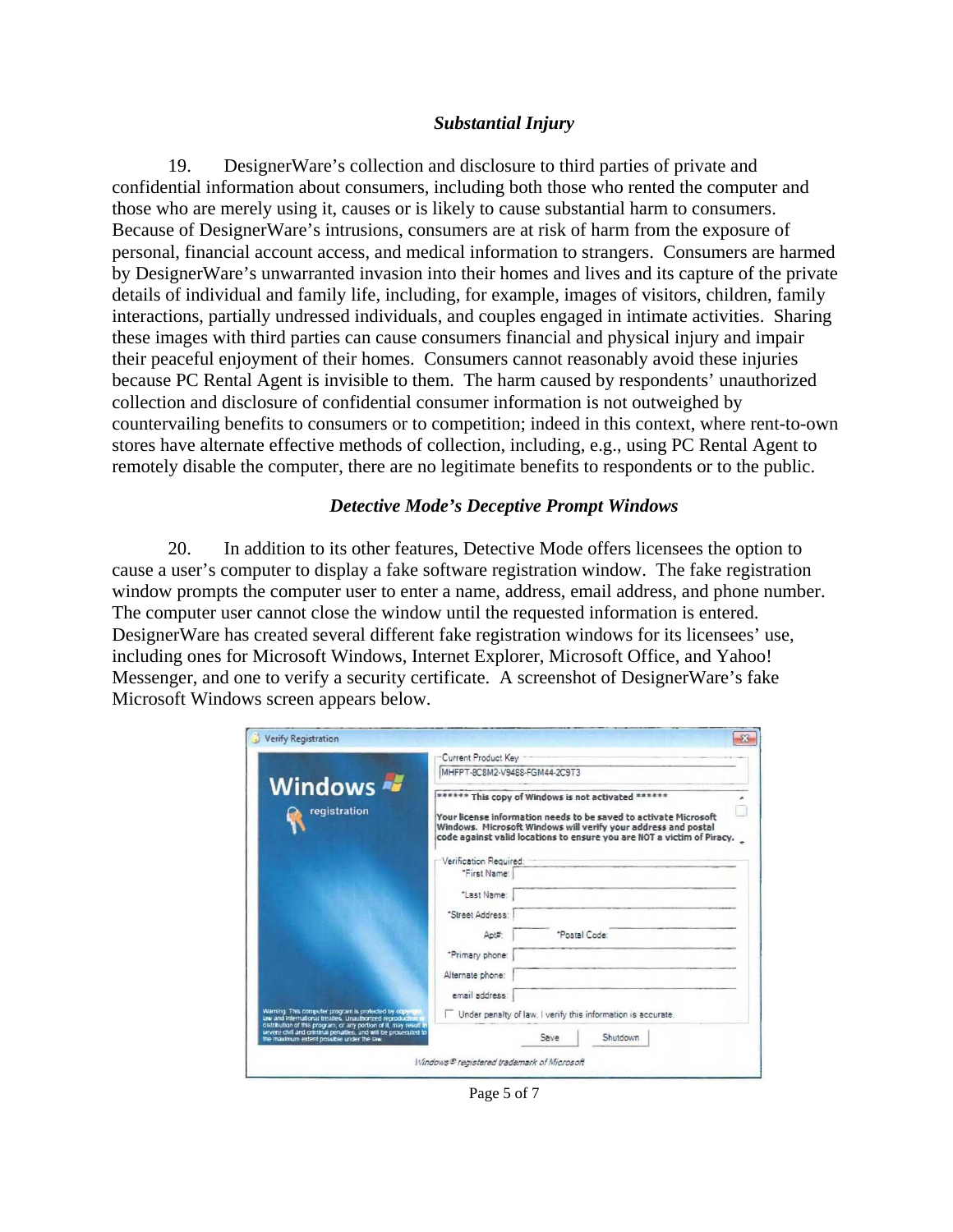21. No actual software is registered as a result of a consumer providing the requested information; instead, Detective Mode captures the information entered in the prompt boxes and transmits it to DesignerWare, and DesignerWare's servers email the data to the rent-to-own store licensee, unbeknownst to the consumer.

22. Consumers who are deceived into providing contact information in this manner are deprived of the ability to control who has access to their contact information and how they are contacted.

## **VIOLATIONS OF THE FTC ACT**

## **COUNT I**

### **Unfair Gathering and Disclosure of Consumers' Personal Information**

23. Through the means described in Paragraphs 5 through 22, in numerous instances respondents have:

a. Installed monitoring software on rented computers, gathered sensitive personal, financial, and medical information about consumers from those computers, and disclosed that personal information to rent-to-own store licensees; and

b. Installed geophysical location tracking software on rented computers without consent from the computers' renters, tracked the geophysical location of computers without notice to the computer users, and disclosed that location information to rent-to-own store licensees.

24. Respondents' actions cause or are likely to cause substantial injury to consumers that cannot be reasonably avoided and is not outweighed by countervailing benefits to consumers or competition.

25. Therefore, respondents' practices, as described in Paragraph 23, constitute unfair acts or practices in violation of Section 5 of the FTC Act, 15 U.S.C. § 45(a).

## **COUNT II**

### **Means and Instrumentalities to Engage in Unfairness**

26. Through the means described in Paragraphs 5 through 22, respondents have:

a. Furnished rent-to-own stores with software for installation on rented computers that i) when activated remotely by the rent-to-own store licensee will record keystrokes typed on a computer, capture screenshots of information displayed on a